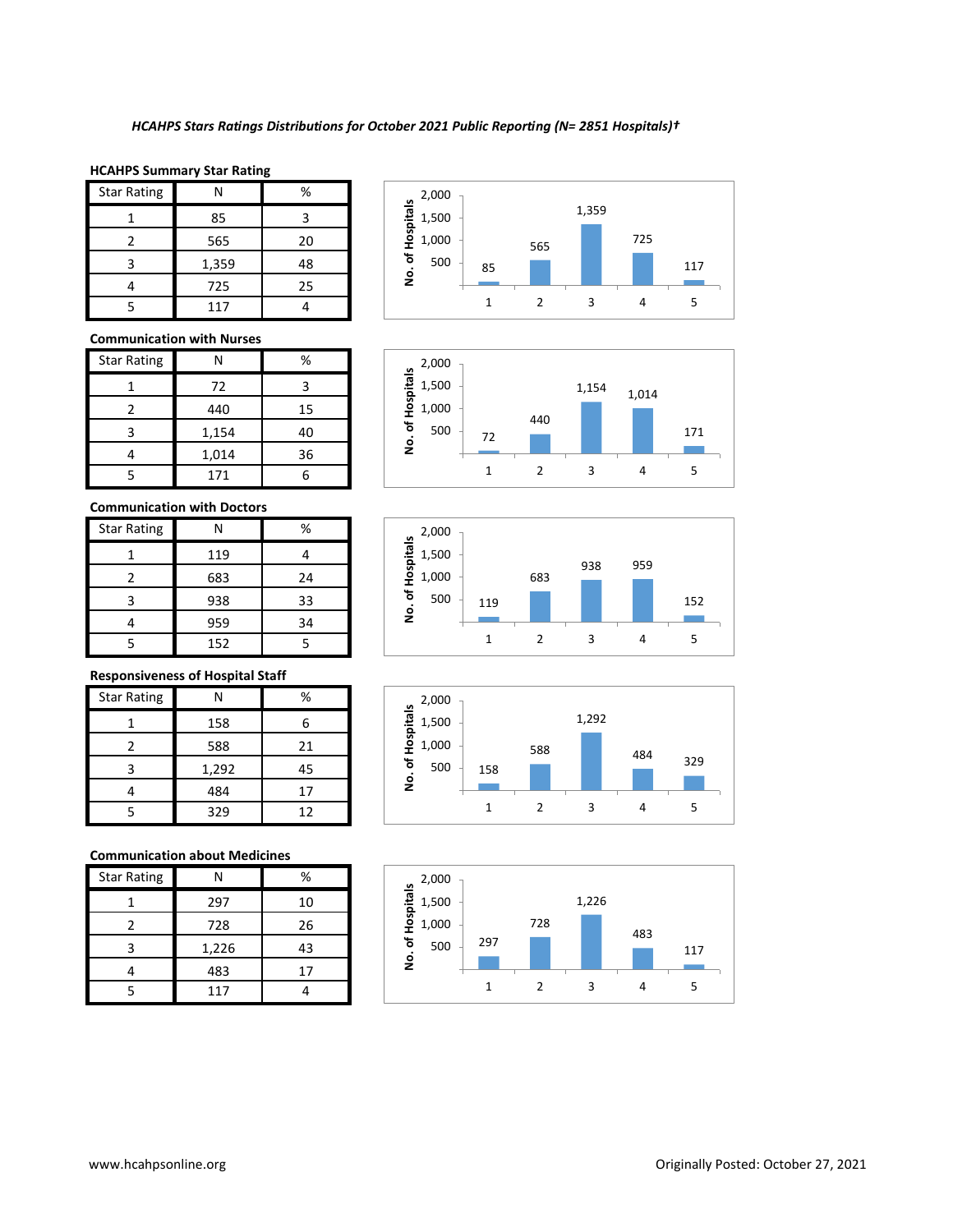#### **Cleanliness of Hospital Environment**

| <b>Star Rating</b> | N     | %  |
|--------------------|-------|----|
|                    | 92    | з  |
|                    | 340   | 12 |
| ς                  | 1,169 | 41 |
|                    | 765   | 27 |
|                    | 485   | 17 |



662

 $500 - 156$ 

1,138

1 2 3 4 5

513

## **Quietness of Hospital Environment**

| <b>Star Rating</b> |       | %  |
|--------------------|-------|----|
|                    | 382   | 13 |
|                    | 662   | 23 |
| 3                  | 1,138 | 40 |
|                    | 513   | 18 |
|                    | 156   |    |



| <b>Star Rating</b> | N     | %  |
|--------------------|-------|----|
|                    | 226   | 8  |
|                    | 586   | 21 |
| 3                  | 1,201 | 42 |
|                    | 741   | 26 |
|                    | 97    | ٦  |





382

1,000 1,500 2,000

**No. of Hospitals**

# **Care Transition**

| <b>Star Rating</b> | N     | %  |
|--------------------|-------|----|
|                    | 268   | g  |
|                    | 1,067 | 37 |
| ς                  | 1,077 | 38 |
|                    | 407   | 14 |
|                    | 32    |    |

# **Hospital Rating**

| <b>Star Rating</b> |       | %  |
|--------------------|-------|----|
|                    | 141   |    |
| 2                  | 495   | 17 |
| ว                  | 901   | 32 |
|                    | 1,095 | 38 |
|                    | 219   |    |